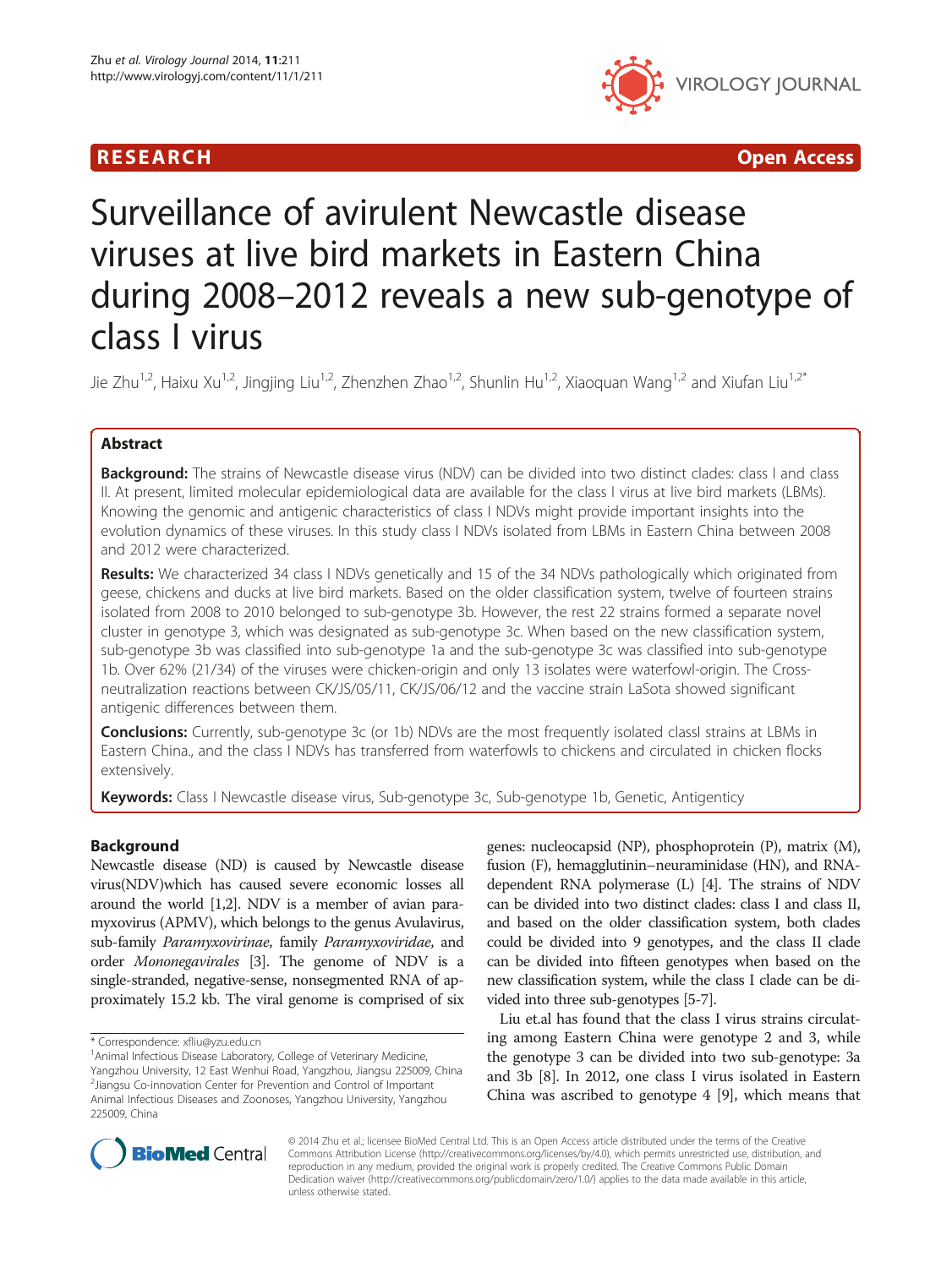<span id="page-1-0"></span>the class I viruses circulating in Eastern China were mix. As Liu et al. [\[8](#page-8-0)] only concerned about the class I virus circulating in ducks at LBMs in Eastern China, and deals of chickens were also existed at the live bird markets (LBMs), however, the circulation of the class I virus among chickens has not been well elucidated. In this study, we collected 7106 cloacal swabs from 600 flocks including both chickens and waterfowls for virus isolation from 2008 to 2012 and 34 class I isolates were characterized phylogentically while and 15 of the 34 NDVs were pathologically characterized.

## Results

# Isolation and identification of the NDVs from the LBMs in Eastern China

We obtained a total of 7106 samples by monthly collections from multiple avian species at LBMs in Eastern China during May 2008 to April 2012, and 247 NDVs were isolated and identified with a total isolation rate of 3.48%. As is shown in Table 1, a total of 3.32% (236/7106) class I NDVs were identified and the isolation rates in colder months (from November to March) were higher than in warmer months (from April to October) which is consistent with the previous report [\[8](#page-8-0)]. Furthermore, the monthly isolation rate varied from 0 to 7.5% and the yearly isolation rate varied from 2.91% to 5.67% and January 2012 had the highest isolation rate although no specific thing about these times was found. The 236 class I NDVs were collected from 34 flocks (21 from the chickens and 13 from the waterfowls), and the details for these isolates were listed in Table [2](#page-2-0).

### Phylogenetic analysis

236 samples were detected to be positive in the 7106 swabs, but the result of sequences showed that the viruses isolated in the same flock were 100% homology. At last, we have got 34 isolates in this manuscript. The F gene of the 34 NDVs from each flock were sequenced and analyzed phylogentically with 20 representative reference class I F gene sequences, and the phylogentic tree

was constructed based on the variable region of the F genes (47-420 nt) which was shown in Figure [1.](#page-3-0)

Based on the previous classification system, all the viruses were grouped together with the Hong Kong LBM strains and the earlier Eastern China strains which have been designated as genotype 3 [\[5,6,8\]](#page-8-0). Except CK/JS/02/10 and D/JS/03/09, all strains isolated among 2008 to 2010 were grouped together with two duck-origin virus isolated in Jiangsu and Zhejiang (D/ZJ/26/05, D/JS/1/07) that have been designated as sub-genotype 3b [\[8\]](#page-8-0). However, the rest 22strains formed a new cluster which evolutionary distance with sub-genotype 3a and 3b was 0.068 and 0.099 (Table [3](#page-4-0)), respectively. Therefore, this new cluster was separated from the two established sub-genotypes in genotype 3 and designated as sub-genotype 3c. As is shown in Figure [2](#page-5-0), when utilized the new classification system proposed by Diel et al. [[7](#page-8-0)], the 34 strains could also be clustered into two separated sub-genotypes: 1a and 1b. Meanwhile, the sub-genotype 3b belonged to sub-genotype 1a in the new classification system and sub-genotype 3c belonged to subgenotype 1b.

The above genotypic classification of NDVs could be also reflected by comparisons of the deduced amino acid sequence of the F gene. When deduced amino acid sequences of the F gene of the three sub-genotypes were compared, different amino acid profiles were present between the 3c and the other 2 sub-genotype NDVs in genotype 3. Three different amino acids were present between the 3a and 3c viruses of F gene (Table [4\)](#page-6-0), and 3c strains displayed the substitutions W10L, E47D and V118I. As shown in Table [4,](#page-6-0) when compared with the sub-genotype 3b viruses, the 3c viruses had the following amino acid substitutions: P6S, V19A, S36P, R48K, I69M, Q113R, I165V, T176A, I206V, F214L, S231L, V237I, Y337H, I386L, L396M, R445Q, D489N, T522A, R530K and S531A.

#### Pathogenicity tests

We selected 3 viruses each year to test the pathogenicity, and the results of the pathogenicity tests showed that all

Table 1 Monthly isolations of NDVs from cloacal swabs of multiple avian species at live bird markets for wholesale in Eastern China during May 2008 to April 2012

| Year               |        | Positive/sample |        |            |        |        |       |       |        |        |        |            |         |             |  |  |
|--------------------|--------|-----------------|--------|------------|--------|--------|-------|-------|--------|--------|--------|------------|---------|-------------|--|--|
|                    | Jan    | Feb             | Mar    | Apr        | May    | June   | July  | Aug   | Sep    | Oct    | Nov    | <b>Dec</b> |         | rate $(\%)$ |  |  |
| 2008               |        |                 |        |            | 4/200  | 8/180  | 1/90  | 1/100 | 10/200 | 0/100  | 4/100  | 4/130      | 32/1100 | 2.91        |  |  |
| 2009               | 8/200  | 8/180           | 5/100  | 5/140      | 1/100  | 5/130  | 0/130 | 1/160 | 2/130  | 7/200  | 4/110  | 5/120      | 51/1700 | 3.00        |  |  |
| 2010               | 9/160  | 7/150           | 11/180 | 5/140      | 1/100  | 5/130  | 0/140 | 1/140 | 2/180  | 7/190  | 4/150  | 5/140      | 57/1800 | 3.16        |  |  |
| 2011               | 11/180 | 5/160           | 8/180  | 7/140      | 5/100  | 2/130  | 0/150 | 0/130 | 4/150  | 5/160  | 2/175  | 7/145      | 56/1800 | 3.11        |  |  |
| 2012               | 15/200 | 13/180          | 10/150 | $10/176 -$ |        |        |       |       |        |        |        |            | 40/706  | 5.67        |  |  |
| total              | 43/740 | 33/670          | 34/610 | 27/596     | 11/500 | 20/570 | 1/510 | 3/530 | 18/660 | 19/650 | 14/535 | 21/535     |         |             |  |  |
| Isolation Rate (%) | 5.81   | 4.93            | 5.57   | 4.53       | 2.20   | 3.51   | 0.200 | 0.57  | 2.73   | 2.92   | 2.62   | 3.93       |         | 3.32        |  |  |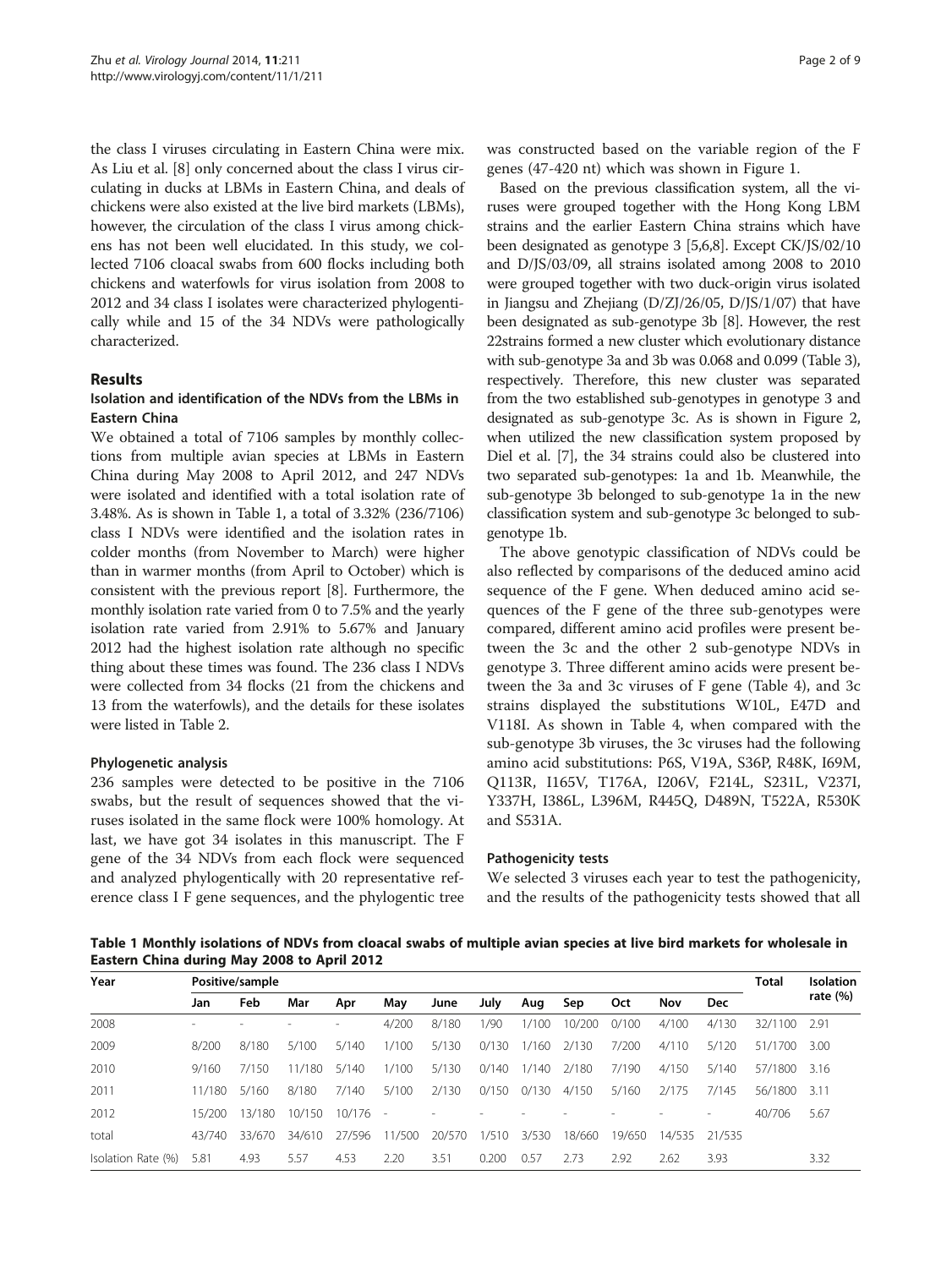| <b>Virus strains</b> | Year of isolation | Location (Province) | Host        | <b>ICPI</b>         | <b>MDT</b> | Cleavage site of<br>fusion protein | Class                          | subgenotype    | Accession<br>number |
|----------------------|-------------------|---------------------|-------------|---------------------|------------|------------------------------------|--------------------------------|----------------|---------------------|
| D/JS/1/08            | 2008              | Jiangsu             | Duck        | $\circ$             | $>120$ h   | <b>EQQERL</b>                      | $\mathbf{I}$                   | 3 <sub>b</sub> | KM509016            |
| CK/AH/02/08          | 2008              | Anhui               | Chicken     | $\mathbf{0}$        | $>120$ h   | <b>EQQERL</b>                      | $\mathbf{I}$                   | 3 <sub>b</sub> | KM509017            |
| Go/SD/03/08          | 2008              | Shandong            | Goose       | $\overline{0}$      | $>120$ h   | <b>EQQERL</b>                      | $\overline{\phantom{a}}$       | 3 <sub>b</sub> | KM509018            |
| CK/HeN/04/08         | 2008              | Henan               | Chicken     | NT <sup>a</sup>     | <b>NT</b>  | <b>EQQERL</b>                      | $\mathbf{I}$                   | 3 <sub>b</sub> | KM509019            |
| Go/JS/01/09          | 2009              | Jiangsu             | Goose       | $\mathbf 0$         | $>120$ h   | <b>EQQGRL</b>                      | $\mathbf{I}$                   | 3b             | KM509020            |
| Go/JS/02/09          | 2009              | Jiangsu             | Goose       | $\mathbf 0$         | $>120$ h   | <b>EQQERL</b>                      | $\begin{array}{c} \end{array}$ | 3b             | KM509021            |
| D/JS/03/09           | 2009              | Jiangsu             | Duck        | $\overline{0}$      | $>120$ h   | <b>ERQERL</b>                      | $\mathbf{I}$                   | 3c             | KM509022            |
| D/JS/04/09           | 2009              | Jiangsu             | <b>Duck</b> | <b>NT</b>           | <b>NT</b>  | <b>EQQERL</b>                      | $\mathbf{I}$                   | 3 <sub>b</sub> | KM509023            |
| CK/JS/05/09          | 2009              | Jiangsu             | Chicken     | <b>NT</b>           | NT         | <b>EQQERL</b>                      | $\mathbf{I}$                   | 3b             | KM509024            |
| CK/SD/06/09          | 2009              | Shandong            | Chicken     | <b>NT</b>           | <b>NT</b>  | <b>EQQERL</b>                      | $\mathbf{I}$                   | 3 <sub>b</sub> | KM509025            |
| D/JS/01/10           | 2010              | Jiangsu             | Duck        | $\overline{0}$      | $>120$ h   | <b>EQQERL</b>                      | $\overline{\phantom{a}}$       | 3 <sub>b</sub> | KM509026            |
| CK/JS/02/10          | 2010              | Jiangsu             | Chicken     | $\mathbf 0$         | $>120$ h   | <b>ERQERL</b>                      | $\mathbf{I}$                   | 3 <sup>c</sup> | KM509027            |
| CK/JS/03/10          | 2010              | Jiangsu             | Chicken     | $\circ$             | $>120\ h$  | <b>EQQERL</b>                      | $\mathbf{I}$                   | 3b             | KM509028            |
| CK/JS/04/10          | 2010              | Jiangsu             | Chicken     | <b>NT</b>           | NT         | <b>EQQERL</b>                      | $\mathbf{I}$                   | 3b             | KM509029            |
| D/SH/05/10           | 2010              | Shanghai            | Duck        | NT                  | NT         | <b>EQQERL</b>                      | $\mathbf{I}$                   | 3 <sub>b</sub> | KM509030            |
| CK/JS/06/10          | 2010              | Jiangsu             | Chicken     | <b>NT</b>           | NT         | <b>ERQERL</b>                      | $\mathbf{I}$                   | 3b             | KM509031            |
| Go/JS/01/11          | 2011              | Jiangsu             | Gose        | $\overline{0}$      | $>120$ h   | <b>ERQERL</b>                      | $\overline{\phantom{a}}$       | 3 <sup>c</sup> | KM509032            |
| CK/JS/02/11          | 2011              | Jiangsu             | Chicken     | $\circ$             | $>120$ h   | <b>ERQERL</b>                      | $\overline{\phantom{a}}$       | 3c             | KM509033            |
| CK/JS/03/11          | 2011              | Jiangsu             | Chicken     | $\mathbf{0}$        | $>120$ h   | <b>ERQERL</b>                      | $\mathbf{I}$                   | 3 <sup>c</sup> | KM509034            |
| CK/JS/04/11          | 2011              | Jiangsu             | Chicken     | <b>NT</b>           | NT         | <b>ERQERL</b>                      | $\overline{\phantom{a}}$       | 3c             | KM509035            |
| CK/JS/05/11          | 2011              | Jiangsu             | Chicken     | <b>NT</b>           | <b>NT</b>  | <b>ERQERL</b>                      | $\mathbf{I}$                   | 3 <sup>c</sup> | KM509036            |
| CK/JS/06/11          | 2011              | Jiangsu             | Chicken     | <b>NT</b>           | NT         | <b>ERQERL</b>                      | $\mathbf{I}$                   | 3c             | KM509037            |
| CK/JS/07/11          | 2011              | Jiangsu             | Chicken     | <b>NT</b>           | NT         | <b>ERQERL</b>                      | $\mathbf{I}$                   | 3 <sup>c</sup> | KM509038            |
| CK/JS/08/11          | 2011              | Jiangsu             | Chicken     | <b>NT</b>           | NT         | <b>ERQERL</b>                      | $\overline{\phantom{a}}$       | 3c             | KM509039            |
| D/JS/01/12           | 2012              | Jiangsu             | <b>Duck</b> | <b>NT</b>           | <b>NT</b>  | <b>ERQERL</b>                      | $\mathbf{I}$                   | 3 <sup>c</sup> | KM509040            |
| D/JS/02/12           | 2012              | Jiangsu             | Duck        | $\mathsf{O}\xspace$ | $>120$ h   | <b>ERQERL</b>                      | $\overline{\phantom{a}}$       | 3 <sup>c</sup> | KM509041            |
| CK/JS/03/12          | 2012              | Jiangsu             | Chicken     | $\overline{0}$      | $>120$ h   | <b>ERQERL</b>                      | $\mathbf{I}$                   | 3 <sup>c</sup> | KM509042            |
| CK/JS/04/12          | 2012              | Jiangsu             | Chicken     | $\mathbf 0$         | $>120$ h   | <b>ERQERL</b>                      | $\overline{1}$                 | 3 <sup>c</sup> | KM509043            |
| CK/JS/05/12          | 2012              | Jiangsu             | Chicken     | <b>NT</b>           | NT         | <b>ERQERL</b>                      | $\overline{\phantom{a}}$       | 3 <sup>c</sup> | KM509044            |
| CK/JS/06/12          | 2012              | Jiangsu             | Chicken     | <b>NT</b>           | <b>NT</b>  | <b>ERQERL</b>                      | $\mathbf{I}$                   | 3 <sup>c</sup> | KM509045            |
| Go/JS/07/12          | 2012              | Jiangsu             | Goose       | <b>NT</b>           | NT         | <b>ERQERL</b>                      | $\mathbf{I}$                   | 3c             | KM509046            |
| Go/SH/08/12          | 2012              | Shanghai            | Goose       | <b>NT</b>           | <b>NT</b>  | <b>ERQERL</b>                      | $\overline{1}$                 | 3c             | KM509047            |
| CK/HeN/09/12         | 2012              | Henan               | Chicken     | <b>NT</b>           | NT         | <b>ERQERL</b>                      | $\overline{\phantom{a}}$       | 3c             | KM509048            |
| CK/SD/10/12          | 2012              | Shandong            | Chicken     | <b>NT</b>           | <b>NT</b>  | <b>ERQERL</b>                      | $\mathbf{I}$                   | 3c             | KM509049            |

<span id="page-2-0"></span>Table 2 Details of the representative NDVs isolated from the domestic avian species at LBMs in Eastern China during 2008 to 2012

<sup>a</sup>NT: not test.

the selected isolates had an intracerebral pathogenicity index value 0 and a mean death time > 120 h, which was consistent with the tyipical avirulent motif  $^{112}$ EQ/ RQERL<sup>117</sup> at the F cleavage sites.

## Antigenic difference assays

As is shown in Table [5](#page-7-0), cross-neutralization and -hemagglutination inhibition reactions between the two isolates confirmed the significant antigenic differences between the isolates and vaccine strain. In the neralization test, the R value between the CK/JS/05/11 and CK/JS/06/12 and LaSota were only 0.17 and 0.12, respectively. When  $0.67 \le R \le 1.5$ , indicates no significant antigenic difference between the two viruses and  $0.5 \le R \le 0.67$  indicates a minor difference between the two viruses. An R value of  $R < 0.5$  indicates a major difference between the two virus strains.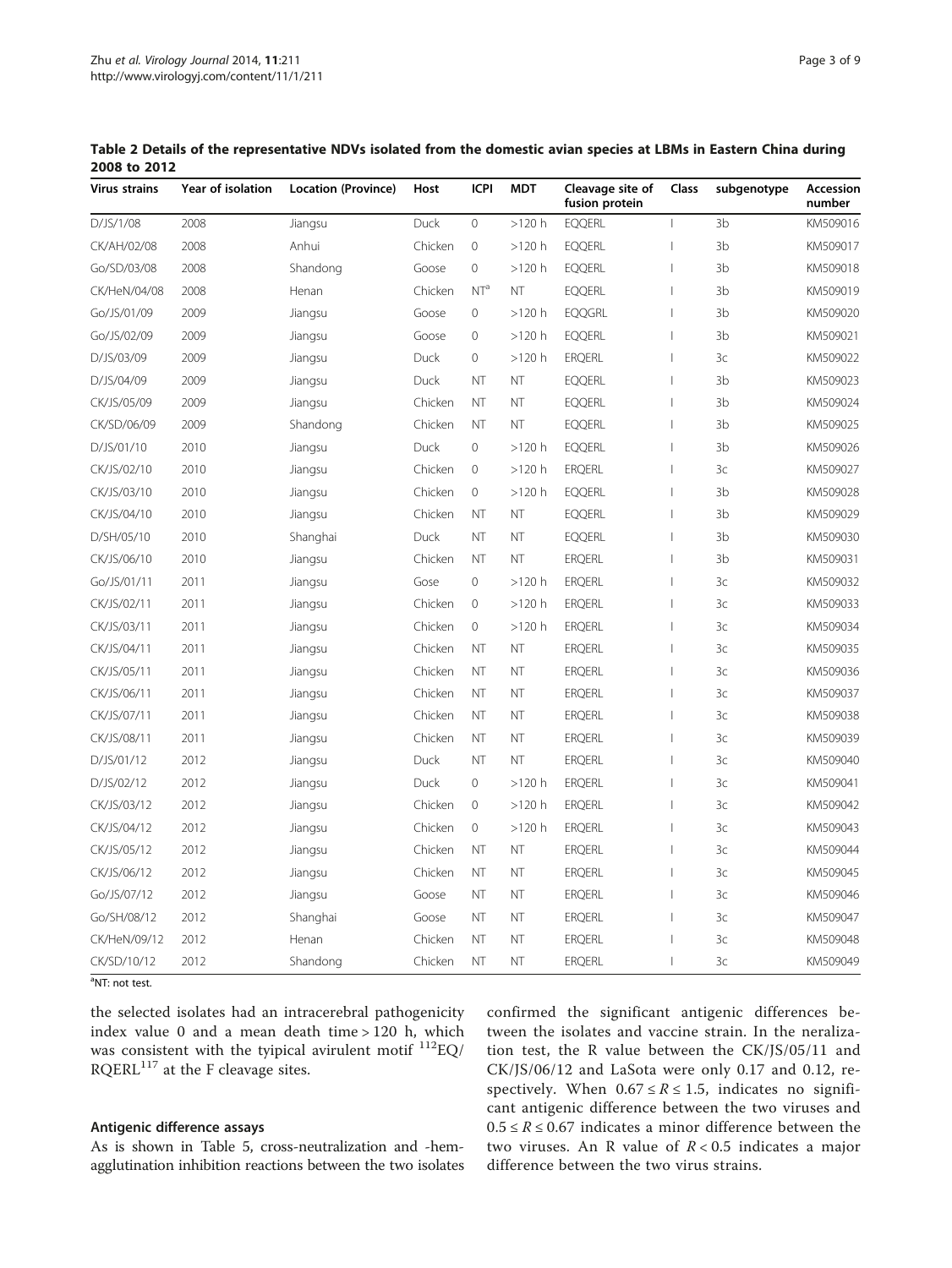F gene. The reference class I NDV isolates characterized in this study were shown in bold.

<span id="page-3-0"></span>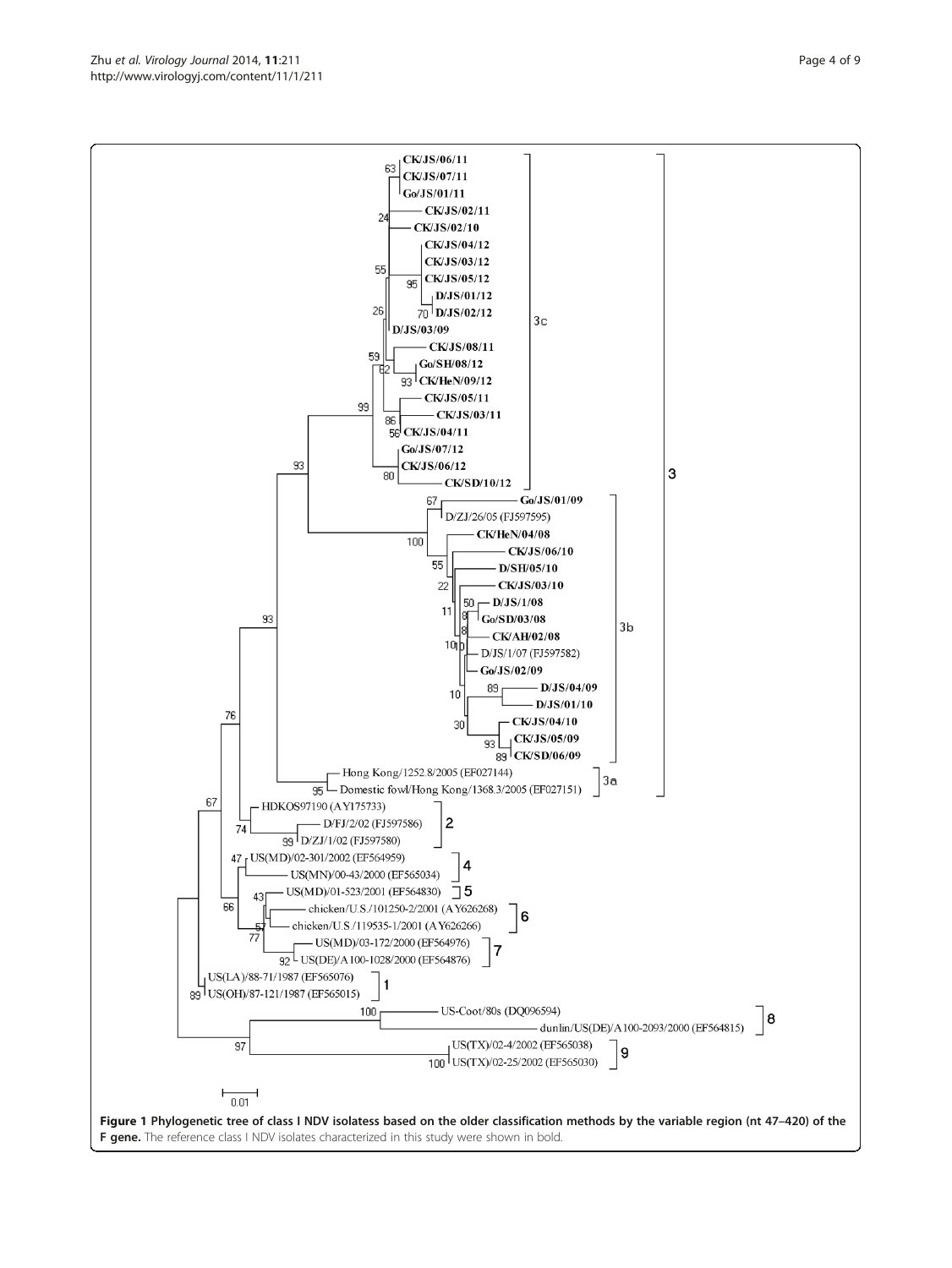| --- g---- y p -- - - g---- y p - - |                               |       |       |  |  |  |  |  |  |  |
|------------------------------------|-------------------------------|-------|-------|--|--|--|--|--|--|--|
| Sub-                               | <b>Evolutionary distances</b> |       |       |  |  |  |  |  |  |  |
| genotype                           | За                            | 3b    | 3c    |  |  |  |  |  |  |  |
| 3a                                 |                               | 0.021 | 0.016 |  |  |  |  |  |  |  |
| 3b                                 | 0.101                         |       | 0.020 |  |  |  |  |  |  |  |
| 3c                                 | 0.068                         | 0.099 |       |  |  |  |  |  |  |  |

<span id="page-4-0"></span>Table 3 Estimation of evolutionary distances between sub-genotypes of genotype 3

# **Discussion**

Currently, most of the avirulent NDVs isolated from the LBMs in America and Korea belonged to class I clade. [[10-12](#page-8-0)]. Liu et.al have reported that the class I viruses circulated in waterfowls from 2002 to 2007 at LBMs in Eastern China were genotype 2 and 3 which could be divided into two separated groups: 3a and 3b [[8\]](#page-8-0). In this paper, we conducted the continuous surveillance and characterization of class I clade NDVs both from the chicken and waterfowl flocks at LBMs in Eastern China during 2008 to 2012 and found a new separate cluster in genotype 3 which possessed its own characteristic amino acid substitutions on the F protein (Tables [1](#page-1-0) and [2](#page-2-0)).

During May 2008 to April 2012, 247 NDVs were isolated from the LBMs in Eastern China and 95.5% (236/ 247) were class I NDVs, which indicated that the class I NDVs were still frequently isolated among the birds at LBMs. Researchers have already ensured that the class I clade NDVs mainly circulated among waterfowls [\[5,6,8](#page-8-0)], however in this research, 21 of the 34 classI NDVpositive flocks were the chicken-origin, which indicates that the cross-species transmission has been appeared and class I NDVs have already become frequently isolated among the chickens. In china, deals of chickens and waterfowls are made together at the LBMs, therefore the LBM has been one of the important sites for pathogens inter- or cross-species transmission. Considering the higher isolation of the class I NDVs at the LBMs, much attention should be paid to the transmission of class I NDV at this site.

All the isolates in this study were clustered into genotype 3 which was divided into two sub-genotypes 3a and 3b in the previous study [\[6,8](#page-8-0)]. However, a separate cluster was identified here based on the phylogenetic analysis of the partial F genes. As is illustrated by Diel et al. [[7](#page-8-0)], different genotypes should have an average distance per site >10% (0.1) and different sub-genotypes should have an average distance per site between 3 (0.03) and 10% (0.1), while its evolutionary distance with 3a and 3b was 0.068 and 0.099, respectively, which has met the requirement to form a new sub-genotype and was designated here as 3c. Based on the two classification methods, the isolates from 2008–2010 are more similar to older previously studied isolates and the more recent strains (2011–2012) are clustering together and the waterfowl-origin isolation rate is

higher than the 2011–2012 isolation rate, which means that the class I NDV is keeping evolution in the poultry flocks and can affect the chickens more efficiency. Comparing the partial F genes between the three sub-genotypes, we found that the sub-genotype 3a and 3c shared the same cleavage site EQQERL and 3c viruses showed both higher nucleotide and amino acid homologous with sub-genotype 3a when compared with 3b. Therefore the sub-genotype 3c viruses might evolve from the sub-genotype 3a.

Previously, seven neutralizing epitopes positioned at residues 72, 74, 75, 78, 79, 157 to 171, and 343 of the F protein have been identified [\[13-16](#page-8-0)]. When compared the F genes of 3c cluster with the vaccine strain LaSota, four of these epitopes were changed as follows: A75Q, A79S, V168I, and D170S, which displayed the antigenic difference between them and was confirmed by the results derived from the cross-HI and -neutralization tests in this study. Class I NDVs are the avirulent strains usually isolated from waterfowls [\[5,8\]](#page-8-0), however, Yu et. al found that the class I avirulent virus could be generated into virulent one through consecutive passages in the chicken only by two residues alteration at the F cleavage site [\[17](#page-8-0)]. As is reported that, the virulent class I viruses which were phylogenetically closely related to those found in WS have previously been found [[18](#page-8-0),[19](#page-8-0)], and the risk of ND epidemic would be introduced due to its high infection rate in the poultry flocks, the significant antigenic difference and low genetic homology with the vaccine strain [\[20](#page-8-0)]. Therefore, continuous surveillance for the class I NDVs both from the LBMs and poultry farms should be performed and strict control strategies should be developed to eliminate the potential risk caused by these NDVs.

## Conclusions

The NDVs isolated at LBMs during 2008–2012 belonged to sub-genotype 3b (or 1a), and a newly identified cluster 3c (or 1b) which has already transferred from waterfowls to terrestrial birds and has been frequently isolated in the chicken flocks extensively.

### Materials and methods

### Virus isolation and identification

We collected cloacal swab samples from the LBMs in Eastern China (Figure [3](#page-7-0)) since 2008 to 2012, and each flocks we collected 5–15 samples. And all the swabs were inoculated into the allantoic cavities of 9 to 11 day old specific-pathogen-free (SPF) chicken embryos and incubated at 37°C for two passages of 96 hours each [\[6](#page-8-0)]. Allantoic fluids from the incubated eggs were harvested after the completion of two passages and were then assayed for hemagglutination activity (HA) by following the OIE protocols for NDV; the presence of NDV was confirmed by hemagglutination inhibition (HI) assay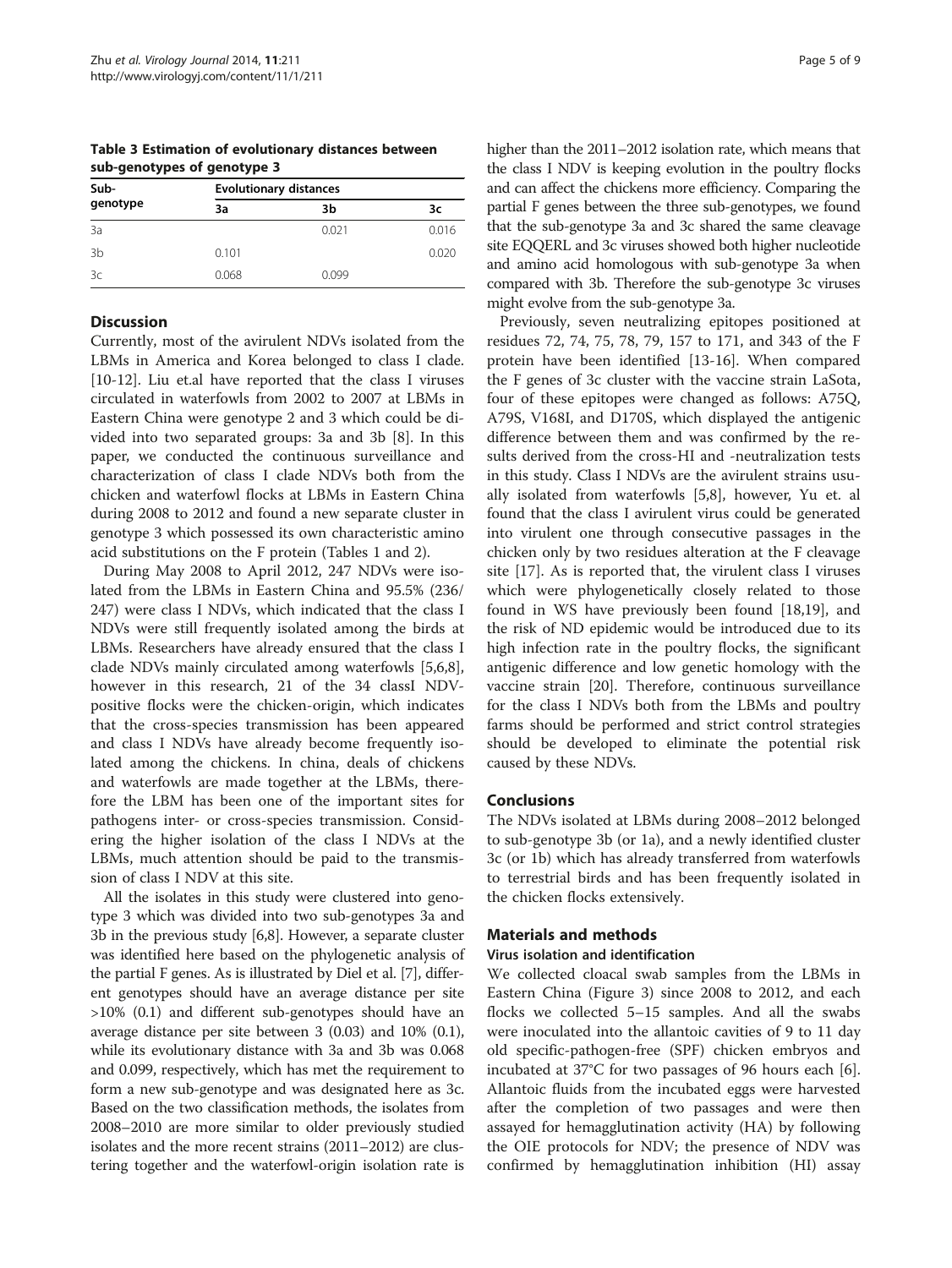The reference class I NDV isolates characterized in this study were shown in bold.

<span id="page-5-0"></span>

AK/44494-669/2009(KC503473).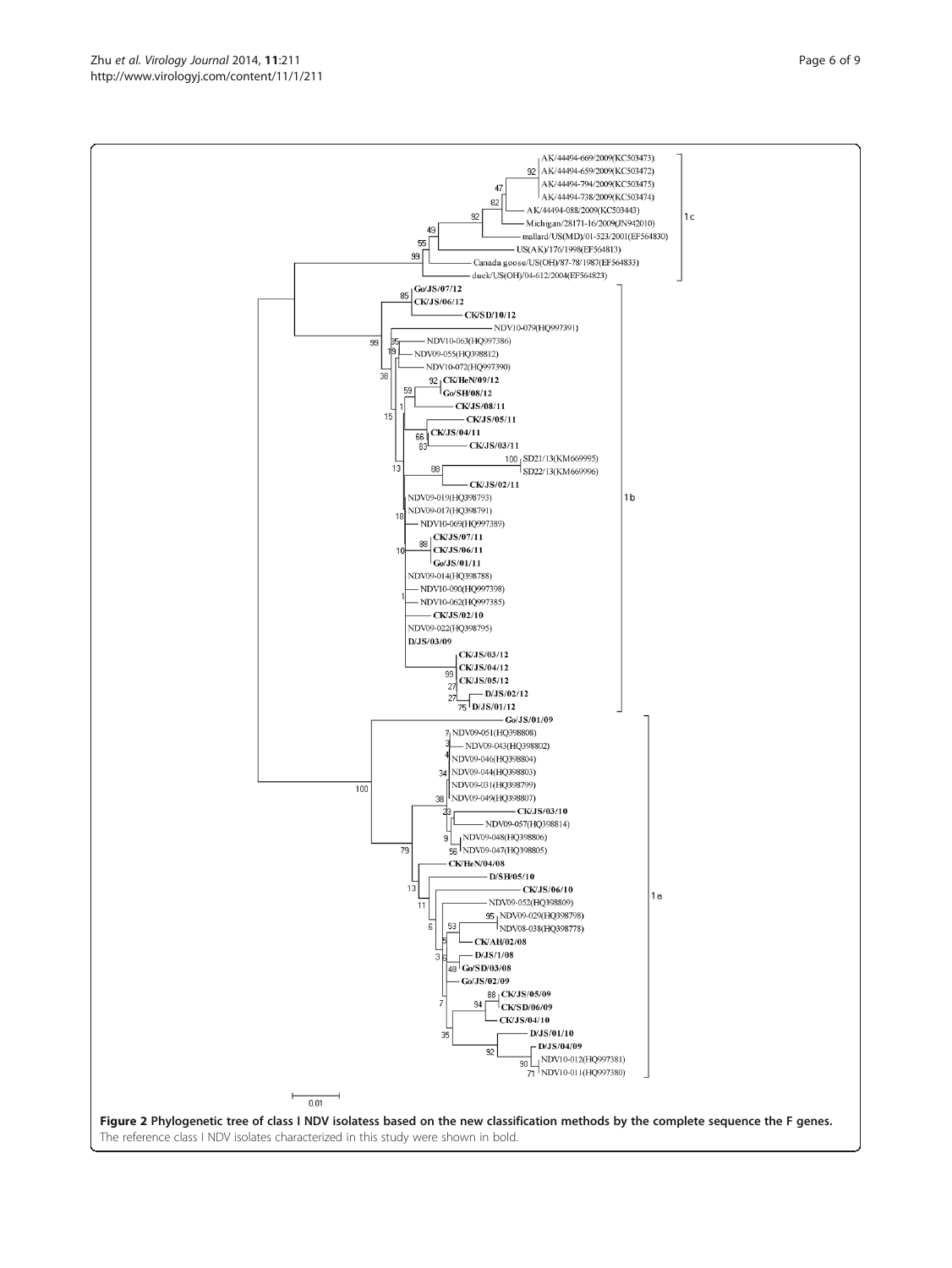|                                      | Table 4 Subtype-specific residue substitutions in the deduced genotype 3 F protein sequence |  |  |  |  |  |  |  |  |  |  |  |  |  |  |  |  |  |                                                                                                                       |  |
|--------------------------------------|---------------------------------------------------------------------------------------------|--|--|--|--|--|--|--|--|--|--|--|--|--|--|--|--|--|-----------------------------------------------------------------------------------------------------------------------|--|
| Sub-                                 |                                                                                             |  |  |  |  |  |  |  |  |  |  |  |  |  |  |  |  |  | 6  10  12  18  19  22  36  47  48  69  113  118  165  176  206  214  231  237  337  386  396  445  489  522  530  531 |  |
| genotypes SLAVASPDKMRIVAVLLIHLMQNAKA |                                                                                             |  |  |  |  |  |  |  |  |  |  |  |  |  |  |  |  |  |                                                                                                                       |  |
|                                      |                                                                                             |  |  |  |  |  |  |  |  |  |  |  |  |  |  |  |  |  |                                                                                                                       |  |
| 3b.                                  |                                                                                             |  |  |  |  |  |  |  |  |  |  |  |  |  |  |  |  |  | P/-- T/- M V - S/-- R I Q - I T I F S V Y I L R D T R S                                                               |  |
| 3c —                                 |                                                                                             |  |  |  |  |  |  |  |  |  |  |  |  |  |  |  |  |  | --- V/-  /- T/- - O/----- - V  /-- G/--------------------------                                                       |  |

<span id="page-6-0"></span>

<sup>a</sup>-indicates genetic identity with the consensus residue.<br><sup>b</sup>NT: not test.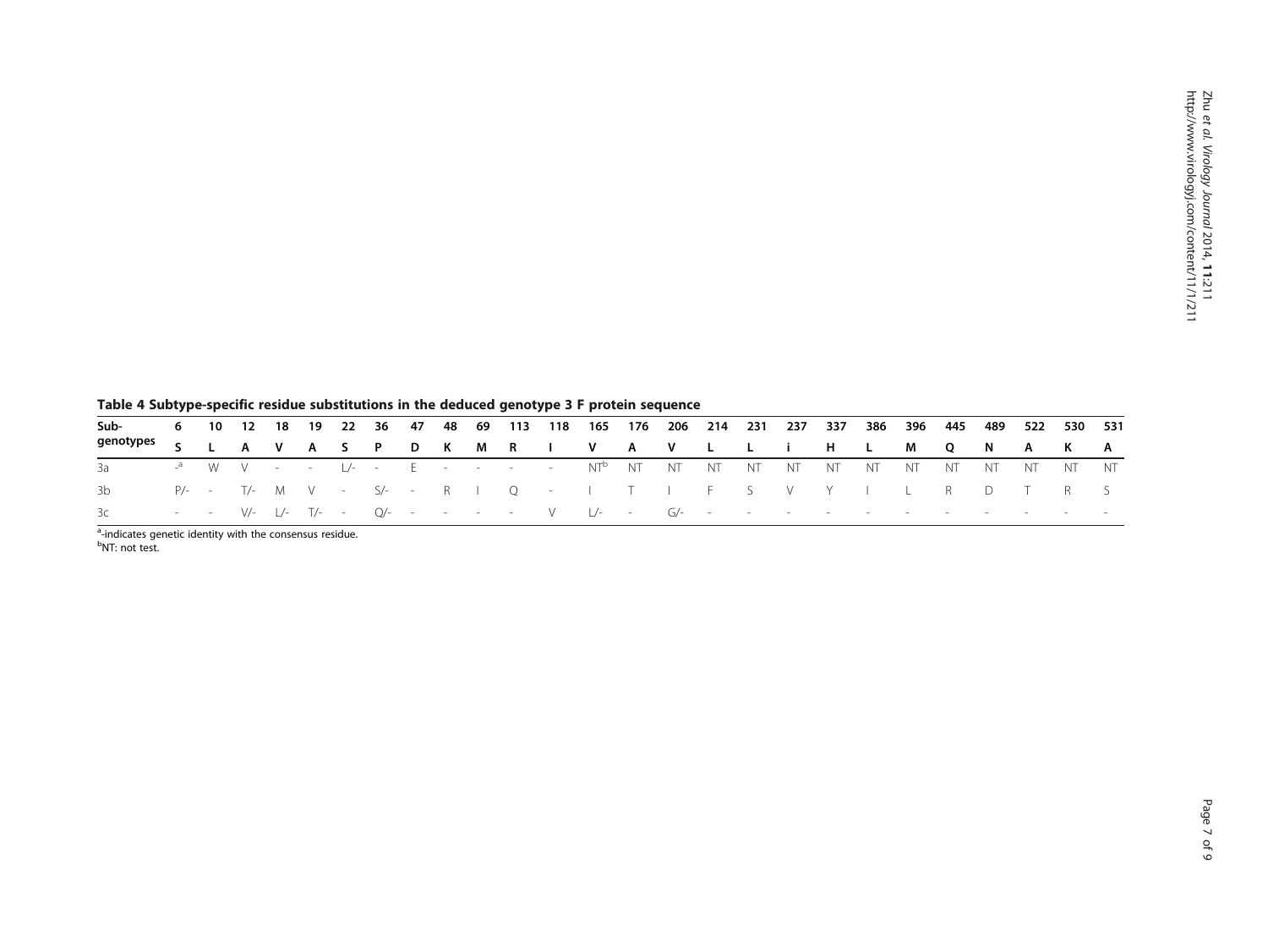<span id="page-7-0"></span>Table 5 Coefficients of antigenic similarity (R) between NDV isolates and LaSota strain

| Strain      | LaSota                              |
|-------------|-------------------------------------|
| CK/JS/05/11 | $0.24^{\circ}$ 0.17 <sup>b</sup>    |
| CK/JS/06/12 | $0.27^{\text{a}}$ 0.12 <sup>b</sup> |

<sup>a</sup>Cross-hemagglutination inhibition test.

<sup>b</sup>Chicken embryo cross-neutralization test.

with NDV-specific polyclonal antiserum [\[21](#page-8-0)]. The NDV isolates obtained from the surveillance that were selected for pathogenicity tests and genetic studies are presented in Table [2.](#page-2-0)

## Viral RNA exaction

Virus RNA extraction was prepared from infective allantoic fluid using TRIzol LS (Invitrogen, Carlsbad, California, USA) according to the manufacturer's instructions. The RNA pellets were resuspended in RNase-free water after washing with 70% ethanol and were stored at −70°C until use. And the initial RT reaction was performed as described previously [\[22](#page-8-0)].

## Sequencing of the partial F genes

According to the published F gene sequences from the GenBank database, we designed a pair of primers for the amplification of the partial F genes: FTY1: CGTAGAAAA AACACGGGTAGAAGA (nt 4494–4517), FTY2: CAGG-TAGGTRGCACGCATATTATT (5429–5452). The DNA amplification was performed for 25 cycles consisting of 30 seconds at 94°C, 1 min at 58°C, and followed by a final elongation of 10 min at 72°C. The complete F genes were amplified by the primes designed by Liu et al. [[8](#page-8-0)]. The PCR products were sequenced at Sangon (Shanghai, China).

# Phylogenetic analysis and inference of the evolutionary distances

In this study, we obtained class I reference NDV F gene sequences representing previously class I genotypes 1 to 9 based on the previously established classification system and reference strains representing the newly established classification system as 1a, 1b and 1c from the Genbank, while the accession numbers of these NDVs were shown in the phylogenetic trees. The prediction of amino acid sequences, alignment of sequences, and phylogenetic analysis were performed using MegAlign in the Lasergene package (DNASTAR Inc. Madison, WI, U. S.). Phylogenetic tree was created using the neighborjoining method and MEGA 5.2 based on comparison of partial F gene sequences (between nt 47 and 420). The evolutionary distances were inferred by the software MEGA5 and the mean interpopulational evolutionary diversity (mean evolutionary distance between genotypes) was determined using the Maximum Composite Likelihood model [[7,23\]](#page-8-0).

## Pathogenicity tests

The intracerebral pathogenicity index in 1-day-old chicks and the mean death time in 9 to 11-day-old SPF chicken embryos were determined for some of the isolates in this study as Liu did previously [[2\]](#page-8-0).